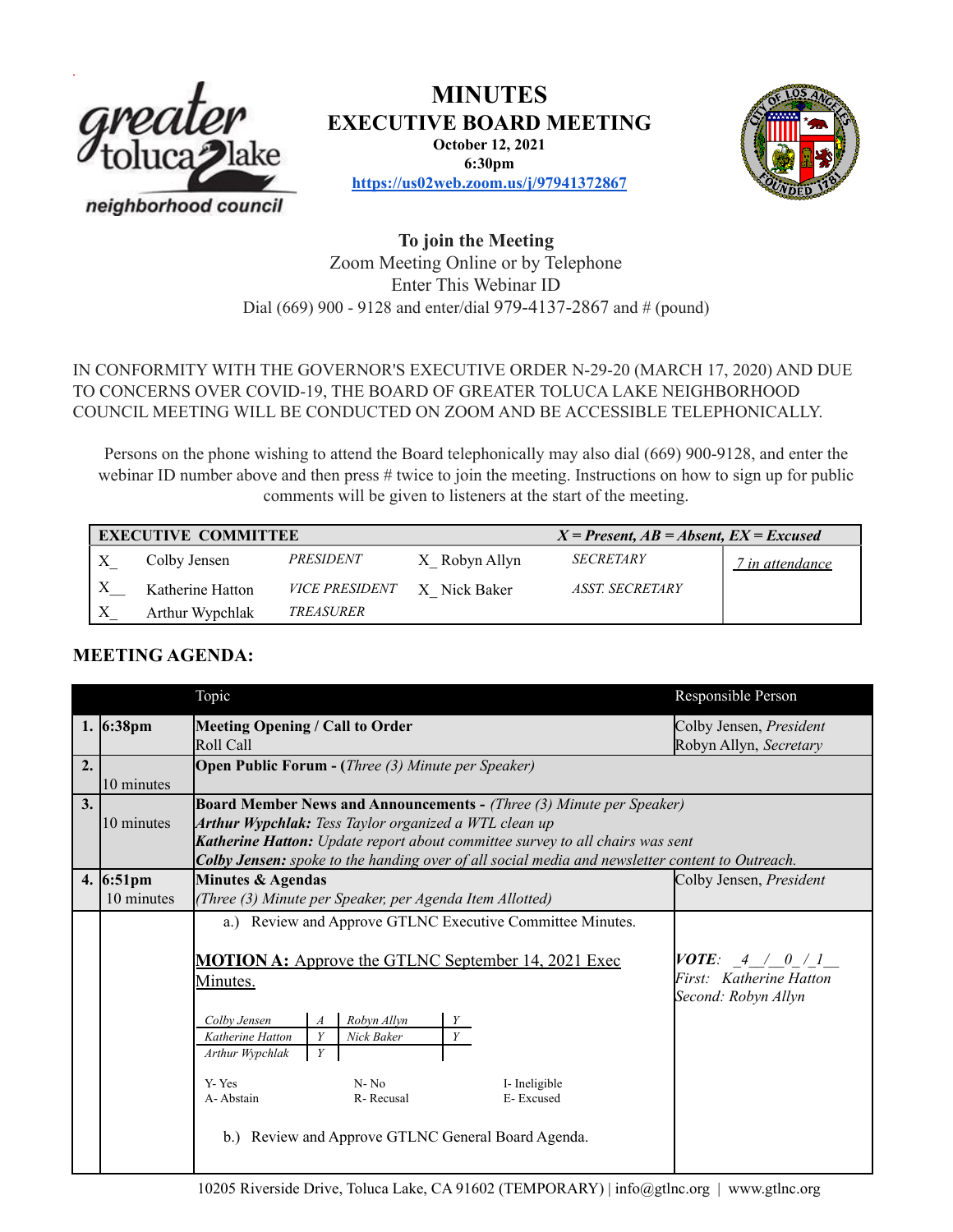

**MINUTES** EXECUTIVE/ BOARD MEETING October 12, 2021 Page 2 of 3



| First: Katherine Hatton<br>Agenda as amended.<br>Second: Arthur Wychlak<br>Colby Jensen<br>Robyn Allyn<br>Y                                                                                                                         |  |  |  |  |  |  |  |
|-------------------------------------------------------------------------------------------------------------------------------------------------------------------------------------------------------------------------------------|--|--|--|--|--|--|--|
|                                                                                                                                                                                                                                     |  |  |  |  |  |  |  |
| Katherine Hatton<br>Y<br>Nick Baker<br>Arthur Wypchlak<br>Y                                                                                                                                                                         |  |  |  |  |  |  |  |
| Y-Yes<br>N-No<br>I- Ineligible<br>E-Excused<br>A-Abstain<br>R-Recusal                                                                                                                                                               |  |  |  |  |  |  |  |
| Katherine Hatton: Motion's date to be changed on upcoming General                                                                                                                                                                   |  |  |  |  |  |  |  |
| Board agenda. Grievance committee discussion. Remove prior names from                                                                                                                                                               |  |  |  |  |  |  |  |
| agenda.<br>5.<br>7:00 <sub>pm</sub><br><b>Treasurer Report</b><br>Arthur Wypchlak, Treasurer                                                                                                                                        |  |  |  |  |  |  |  |
| 10 minutes<br>(Three (3) Minute per Speaker, per Agenda Item Allotted)                                                                                                                                                              |  |  |  |  |  |  |  |
| <b>MOTION C:</b> Approve the September 2021 MER and expenditures $ VOTE $ : 5/0/0<br>for reconciliation submission to the City Clerk.<br>First: Robyn Allyn<br>Second: Arthur Wychlak                                               |  |  |  |  |  |  |  |
| Y<br>Robyn Allyn<br>Colby Jensen<br>Y<br>Y<br>Katherine Hatton<br>Nick Baker<br>Arthur Wypchlak<br>Y                                                                                                                                |  |  |  |  |  |  |  |
| Y-Yes<br>N-No<br>I-Ineligible<br>A-Abstain<br>R-Recusal<br>E-Excused                                                                                                                                                                |  |  |  |  |  |  |  |
| Arthur Wypchlak: agreed to go over budget/NPG at the upcoming General                                                                                                                                                               |  |  |  |  |  |  |  |
| Board meeting.<br>Katherine Hatton: referred public to Empower LA website to see all NC                                                                                                                                             |  |  |  |  |  |  |  |
| budgets.                                                                                                                                                                                                                            |  |  |  |  |  |  |  |
| 6. $7:03 \text{pm}$<br><b>On-Going Business</b><br>Colby Jensen, President<br>10 minutes<br>(Three (3) Minute per Speaker, per Agenda Item Allotted)                                                                                |  |  |  |  |  |  |  |
| <b>Youth Board Seat-Welcome Jake Tidek</b><br>Grievance Committee-discuss in Exec Committee at General<br><b>Board</b> meeting<br>Centennial 2023-TL 100th celebration                                                              |  |  |  |  |  |  |  |
| 7. $7:11 \text{pm}$<br>New Business: News, announcements, topics of discussion<br>10 minutes<br>(Three (3) Minute per Speaker, per Agenda Item Allotted)<br>Jonathan Gregory: neighborhood clean ups and money for grants available |  |  |  |  |  |  |  |
| 8. $ 7:13$ pm<br><b>Meeting Adjourned</b><br>Colby Jensen, President                                                                                                                                                                |  |  |  |  |  |  |  |
| Next meeting: Tuesday, November 9, 2021 at 6:30pm - via Zoom                                                                                                                                                                        |  |  |  |  |  |  |  |

**PUBLIC INPUT AT NEIGHBORHOOD COUNCIL MEETINGS** The public is requested to dial \*9, when prompted by the presiding officer, to address the Board on any agenda item before the Board takes an action on an item. Comments from the public on agenda items will be heard only when the respective item is being considered. Comments from the public on other matters not appearing on the agenda that are within the Board's jurisdiction will be heard during the General Public Comment period. Please note that under the Brown Act, the Board is prevented from acting on a matter that you bring to its attention during the General Public Comment period; however, the issue raised by a member of the public may become the subject of a future Board meeting. Public comment is limited to 2 minutes per speaker unless adjusted by the presiding officer of the Board.